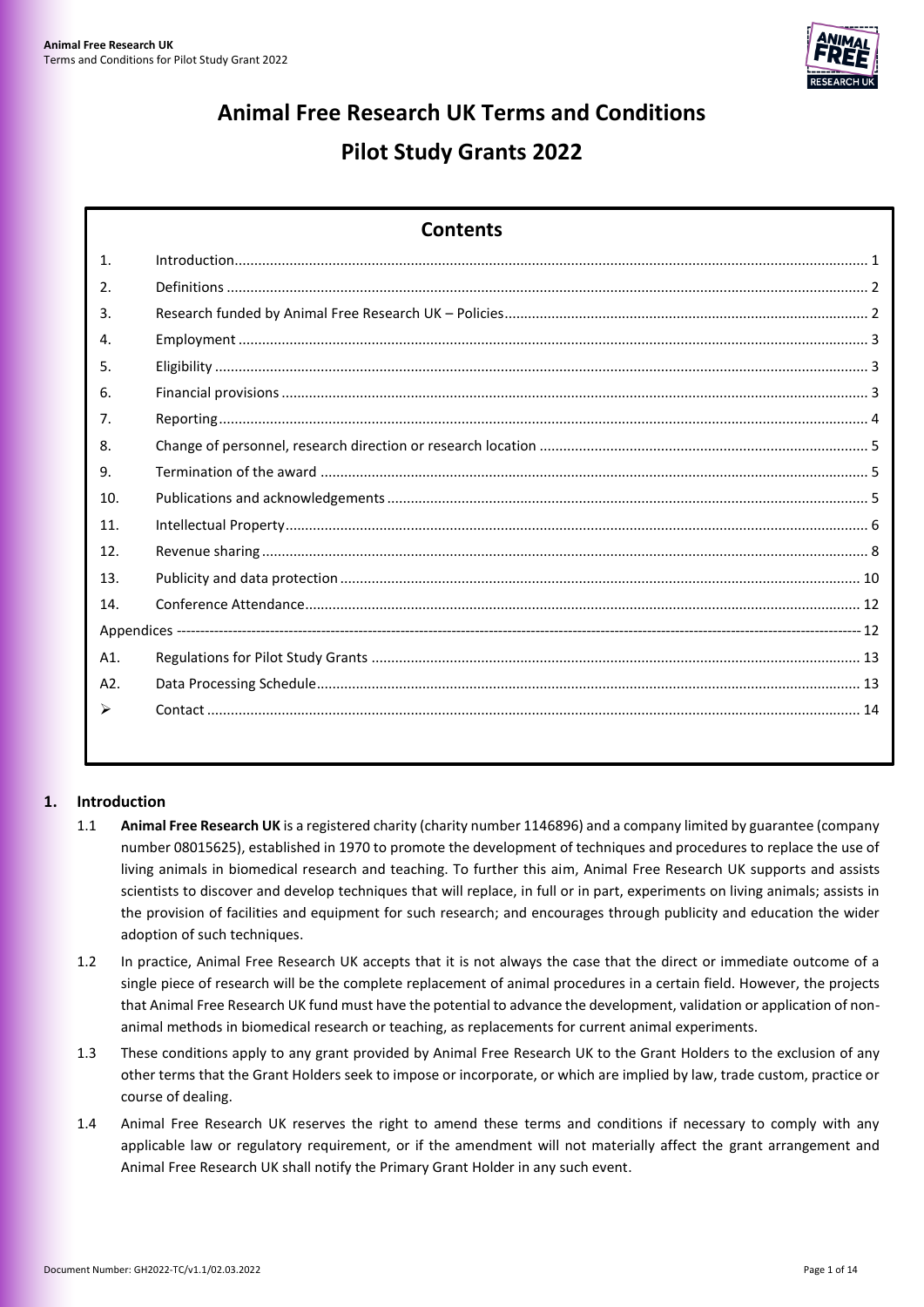

# <span id="page-1-0"></span>**2. Definitions**

For the purpose of these Terms and Conditions, the following definitions and rules of interpretation shall apply:

- 2.1 '**Background Intellectual Property**' shall mean any Intellectual Property, other than Foreground Intellectual Property.
- 2.2 '**Conditions**' shall mean all terms and conditions Animal Free Research UK apply to any Funded Activity, including, for the avoidance of doubt, those contained in this document, as well as any other terms Animal Free Research UK may apply to a specific grant.
- 2.3 '**Funded Activity**' shall mean the research activity or equipment purchase that Animal Free Research UK has agreed to fund in part or in full in accordance with these Conditions.
- 2.4 '**Foreground Intellectual Property**' shall mean any Intellectual Property that is identified or first reduced to practice or writing in the course of a Funded Activity.
- 2.5 '**Grant Holder'** shall mean all the individual applicants named on the application form for a grant.
- 2.6 '**Primary Grant Holder'** shall mean the individual named as the primary applicant on the application form for a grant and who shall hold the grant for the benefit of the Grant Holders and who shall be liable for compliance with these Conditions.
- 2.7 '**Primary Scientist**' shall mean the Research Associate, Research Assistant, Research Technician, Post-Doctoral Fellow or PhD Student, as applicable, who is leading and performing the research funded by a grant awarded under these Conditions.
- 2.8 '**Intellectual Property**' shall mean patents and all rights to apply for a patent, trademarks, service marks, registered designs, copyrights, database rights, design rights, know-how, confidential information, software, applications for any of the above, and any similar right recognised from time to time in any jurisdiction, together with all rights of action in relation to the infringement of any of the above.
- 2.9 '**Policies**' shall mean the policies set out from claus[e 3 below.](#page-1-1)
- 2.10 '**Regulations**' shall mean those regulations included below and as Appendices.
- 2.11 '**Animal**' shall mean any organism of the Kingdom Animalia (excluding humans).

#### <span id="page-1-1"></span>**3. Research funded by Animal Free Research UK – Policies**

- 3.1 Grant funds shall not be used in support of non-animal research per se. The research shall be directed towards replacing the use of animals in current procedures within any of the Grant Holder's laboratories or, preferably, in the wider field.
- 3.2 Only research that is directly relevant to human health shall receive consideration. Acceptable approaches may include, but are not limited to, the use of human volunteers, epidemiology, human cell lines, *ex vivo* or primary human tissues or cells, microorganisms, plants, human sub-cellular components *in vitro*, biophysical and biochemical analytical techniques or computer technology.
- <span id="page-1-3"></span>3.3 Animal Free Research UK shall **not**:
	- (a) support research that requires or involves the use of **living animals, animal tissue, animal cells or cell lines** in any way, even though the ultimate aim may be to replace their use;
	- (b) fund the **purchase or maintenance of animals, animal tissue or animal cell lines** for any reason;
	- (c) support or fund the purchase of any animal derived biomaterials such as, but not limited to, **animal serum, animalderived antibodies, trypsin, bovine serum albumin, gelatine or collagen** even though the ultimate aim may be to replace their use, where there are other non-animal replacements (see claus[e 3.4\(d\)](#page-2-3) below);
	- (d) subject to [3.4\(b\)](#page-1-2) an[d 3.4\(c\) below,](#page-2-4) fund the use of human embryonic or foetal stem cells;

and the Primary Scientist who is by any means supported by Animal Free Research UK shall not be involved in any way in such research or activities for the duration of the Funded Activity.

- <span id="page-1-2"></span>3.4 Animal Free Research UK shall **only** consider funding research:
	- (a) using human cells, if the applicants have provided evidence of cell authentication or incorporate an authentication protocol to eliminate the possibility of misidentification or cross-contamination of cell lines and comply with Good Cell Culture Practice. Guidance on Good Cell Culture Practice can be downloaded from the Animal Free Research UK [Website,](https://www.animalfreeresearchuk.org/wp-content/uploads/2018/09/GCCPtaskforcereport2.pdf) from [ALTEX Journal o](https://www.altex.org/index.php/altex/article/view/1000/1127)r from [OECD Website;](https://www.oecd-ilibrary.org/environment/guidance-document-on-good-in-vitro-method-practices-givimp/good-cell-culture-practice-gccp_9789264304796-16-en)
	- (b) using human foetal tissues, cells, cell lines or embryonic tissues, cells, cell lines, if these have been freely donated by the consenting individual or derived from freely donated consenting individuals and/or their nominated and ethical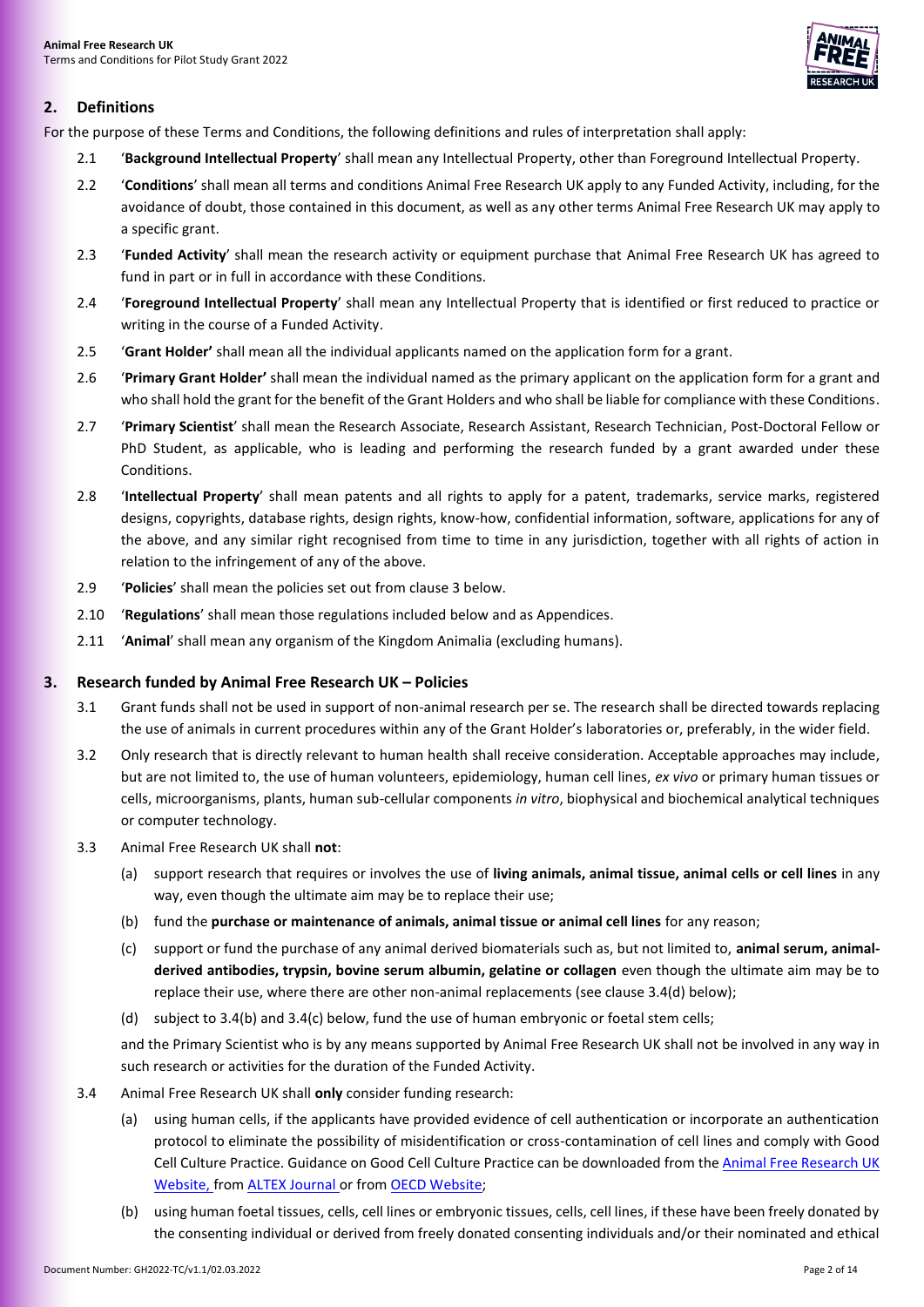

provider/source. The applicant must provide details of the ethical and consent aspects of donation. Research using human embryonic or foetal stem cells will not be funded. Embryonic and foetal tissue and cell research remains a contentious issue, if you have any concerns or doubts about their use please contact Animal Free Research UK;

- <span id="page-2-4"></span>(c) using human placenta, amnion, and umbilical cord, if these have been freely donated by the consenting individual and/or their nominated and ethical provider/source following normal full-term births, miscarriage or stillbirth. The applicants must provide details of the ethical and consent aspects of donation when submitting their application.
- <span id="page-2-3"></span>(d) using specific animal derived biomaterials, such as those mentioned in [3.3\(c\),](#page-1-3) with the exception of animal serum and polyclonal antibodies, where their use has been fully justified and where there is clear evidence that without their use, the Funded Activity cannot take place. There should also be clear instruction on how the Funded Activity will, during the course of the Funded Activity, aim to replace their use over time. For the avoidance of doubt, Animal Free Research UK will not fund the purchase of any animal serum, or the development and production of de novo polyclonal antibodies.

#### <span id="page-2-0"></span>**4. Employment**

- 4.1 The relationship between Animal Free Research UK and the Primary Grant Holder is intended to be and shall be one of grant-maker and grant-recipient and shall not be an employment relationship. **No Grant Holders or Primary Scientist shall be regarded as employees of Animal Free Research UK**.
- 4.2 Animal Free Research UK accepts no responsibility, financial or otherwise, for expenditure or liabilities arising out of work other than those expressly applied for in an applicant's application form.
- 4.3 In particular, Animal Free Research UK shall not be liable for any liability Grant Holders or their employers may incur towards a Primary Scientist (including, but not limited to, statutory maternity or paternity pay, statutory sick pay, statutory redundancy pay or compensation for breach of statutory rights).
- <span id="page-2-5"></span>4.4 Animal Free Research UK **does not award full economic costs**, and will not provide funds for indirect costs, such as institutional or departmental overheads or administrative charges, or costs of financial, personnel, secretarial, cleaning services, travel costs (excluding conference travel, subject to Section [14 below\)](#page-11-0) or basic utilities.

#### <span id="page-2-1"></span>**5. Eligibility**

- 5.1 Applications shall be submitted by an established investigator who will oversee the Primary Scientist.
- 5.2 Candidate Primary Scientists from outside the United Kingdom are entitled to be funded under these Conditions; however, the research shall take place at an institute in the United Kingdom.
- 5.3 Candidate Primary Scientists do not have to be identified at the time of submitting an application, but any additional or supplementary costs associated with selection of potential Primary Scientists, after an award is accepted cannot be claimed retrospectively.
- 5.4 Research shall be performed at an institution in the United Kingdom.
- 5.5 All Grant Holders, the Primary Scientist, Head of Department and Finance/Administration Officer shall accept these Condition in writing prior to the issuance of any Grant funds.
- 5.6 The Grant Holders and the Primary Scientist shall ensure that the research to be undertaken complies with the Conditions.

#### <span id="page-2-2"></span>**6. Financial provisions**

- 6.1 Awards are capped and subject to claus[e 4.4 above.](#page-2-5) For specific details on Pilot Study Grants regulations, see the relevant appendix [A1.](#page-12-0)
- 6.2 Animal Free Research UK **shall agree the start date** and also be in receipt of the signed declaration of acceptance of Animal Free Research UK's Conditions from the Grant Holder, the Head of Department, the Administrative Authority and the Primary Scientist prior to the agreed start date.
- 6.3 **A grant becomes effective from the date on which the Primary Scientist starts the research**, that is, when work is started not when a purchase is made from an expense allocation. No research related expenses, including personal support, invoiced to Animal Free Research UK prior to the official start date will be paid.
- 6.4 **Research must commence within three (3) months of the award of the grant**, subject to there being no mitigating circumstances and that Animal Free Research UK is kept well informed of any delays; otherwise, the grant shall be rescinded.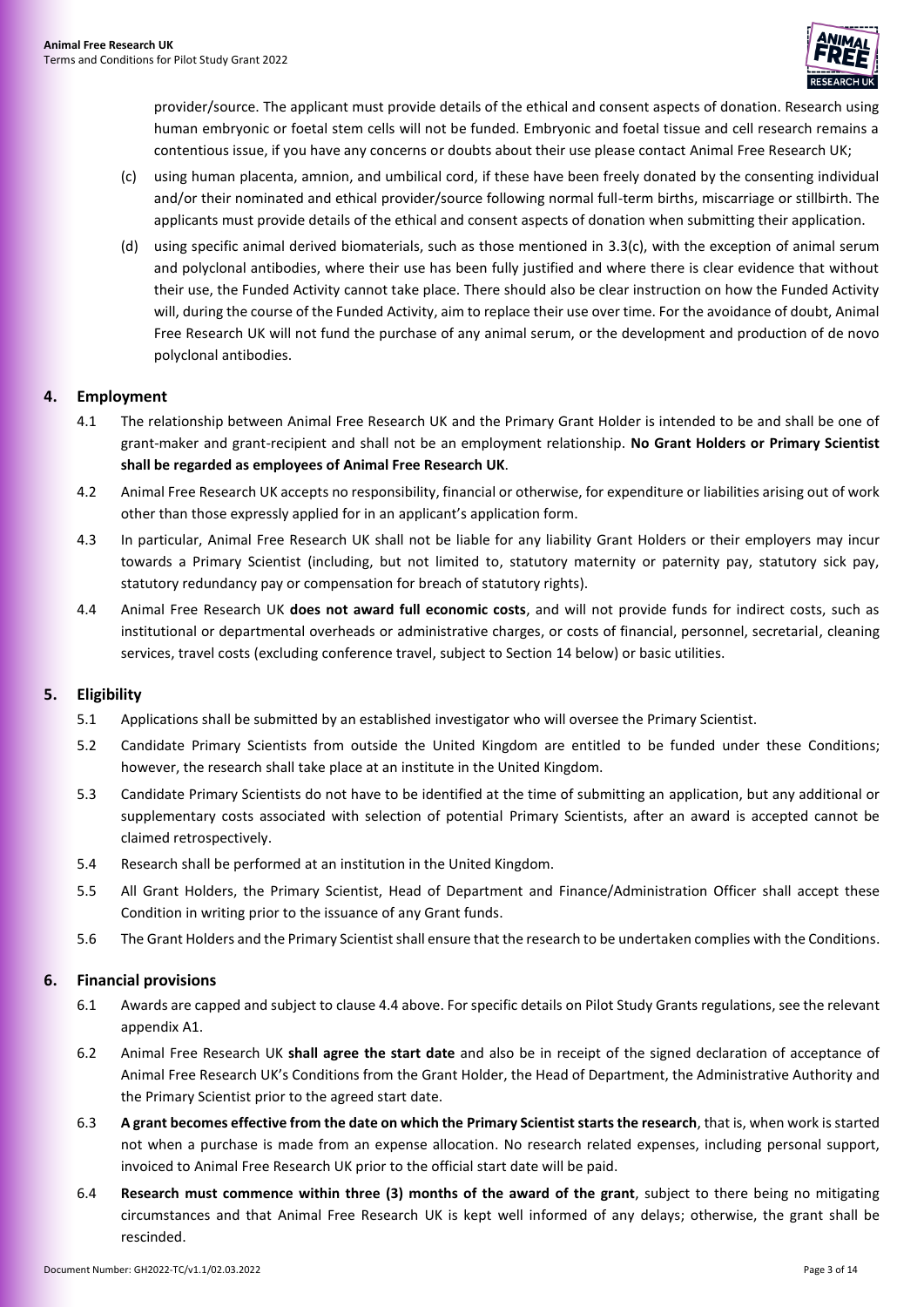

- 5.1 An invoice should be sent to Animal Free Research UK **thirty (30) days after the end of the Pilot Study period**;
	- (a) invoices must be sent electronically via email to [accounts@animalfreeresearchuk.org;](mailto:accounts@animalfreeresearchuk.org)
	- (b) a detailed breakdown of any consumables purchased during this invoiced period must also be provided to Animal Free Research UK;
	- (c) invoices will only be reimbursed by Animal Free Research UK following the receipt of suitable final report from the Grant Holder and/or the Primary Scientist. Details of the reporting requirements can be found in Section [7](#page-3-0) below;
	- (d) late invoices submitted after thirty (30) days following the end of the quarter to which they relate, may be subject to a 5% reduction in payment;
	- (e) Animal Free Research UK shall make all payments by electronic transfer to a bank account in the name of the University within 30 days of receipt of an undisputed invoice;
- 6.5 Funds requested in an application must be claimed for the use as originally stated.
- 6.6 Purchases of small pieces of equipment under the consumables budget:
	- (a) only equipment that is essential to the proposed Funded Activity can be requested as part of the consumables budget. Laboratory essentials/infrastructure equipment, such as, but not limited to PCR machines, fridge-freezers, centrifuges, cannot be requested in an application. Specific parts for a piece of equipment that is essential for the work, such as, but not limited to, specific HPLC columns, probes or sensors, can be requested as part of the consumables budget, but specific and detailed justification must be given in the application form. Animal Free Research UK reserves the right not to fund the purchase of such pieces of equipment even if the grant is awarded;
	- (b) **the purchase price of any equipment requested in this manner must be below £1,000**;
	- (c) equipment must be used in line with these Conditions and, in particular, must not be used in conjunction with procedures with animals, animal tissues, cells or cell lines, or with human embryonic or foetal stem cells, by the Grant Holder, Primary Scientist or any other person;
	- (d) equipment remains the property of Animal Free Research UK and may be reclaimed at any stage, including if the Primary Scientist or Grant Holder has no further use for it or leaves the department, or if it comes to Animal Free Research UK's attention that the equipment is being used in a way which contradicts these Conditions;
	- (e) the Grant Holder and the Primary Scientist shall ensure that equipment funded under this award is appropriately insured and maintained throughout its useful life, and that the insurer is notified of Animal Free Research UK's interest in the equipment. For the avoidance of doubt, Animal Free Research UK shall not be responsible for the costs of such insurance or maintenance;
	- (f) the Grant Holder shall seek Animal Free Research UK's consent to relocate any equipment belonging to Animal Free Research UK. Animal Free Research UK shall not be responsible for costs of relocation;
	- the Primary Scientist shall notify Animal Free Research UK if they are to leave the department in which the equipment is held;
	- (h) the Grant Holder shall affix a label to the equipment to indicate that the equipment is the property of Animal Free Research UK;
	- (i) **the Primary Scientist and/or Grant Holder shall inform Animal Free Research UK of the nature and location of any equipment purchased on submitting their final report**.

#### <span id="page-3-1"></span><span id="page-3-0"></span>**7. Reporting**

- 7.1 Animal Free Research UK **shall be provided with satisfactory progress reports at the mid-term of the duration of the Funded Activity**. Instructions on the content and style of the reports will be provided by Animal Free Research UK and shall be followed; and a clear recommendation is required from the Grant Holder as to whether the Primary Scientist's performance merits renewal of the grant. A critical part of the report is a lay-summary of the achievements to date together with the animal replacement aspect of the work. Reports are due within fourteen (14) days following the midterm date.
- 7.2 **Within thirty (30) days of the award's agreed completion date, the Primary Scientistshall write and deliver a final report for Animal Free Research UK**. Instructions on the content and style of this report shall be obtained from Animal Free Research UK and shall be followed. Any publications arising shall be included. The report shall be submitted through the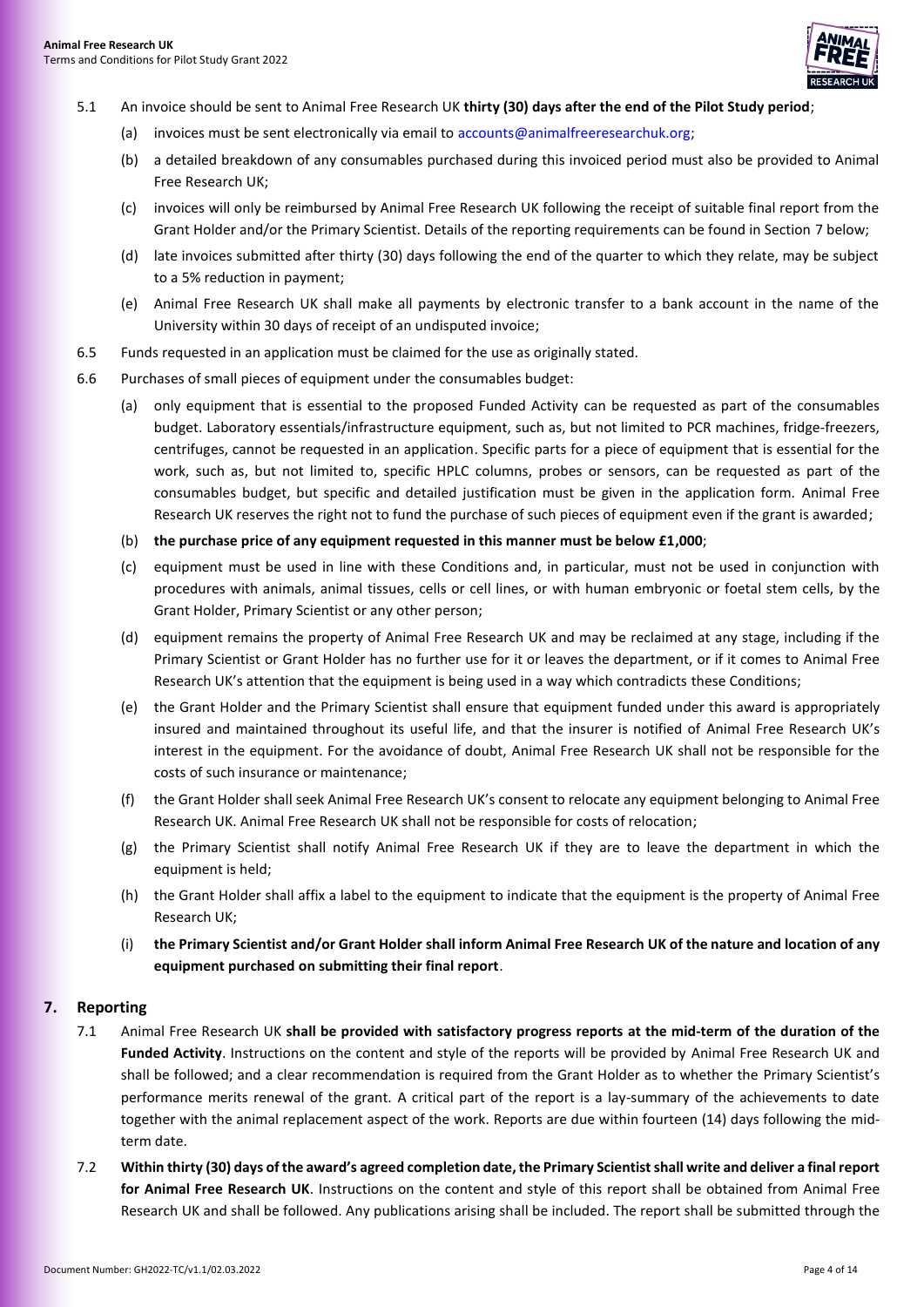

Grant Holder, who shall append their comments. The last instalment of the grant will not be paid until a satisfactory final report is received. Late reports may result in a 5% reduction in payment of the final instalment of the grant.

- 7.3 Subject to clause 13.4 below, Animal Free Research UK will rely on the Grant Holder and Primary Scientist to produce and submit to Animal Free Research UK a short lay-summary (at a level that a member of the general public can understand) of progress reports that Animal Free Research UK can use to publicise the work that is being undertaken.
- 7.4 Animal Free Research UK will also endeavour to maintain contact with the Grant Holders and Primary Scientists for up to three (3) years from the end of the Funded Activity to track the use and development of any research activity. Grant Holders and Primary Scientists will be required to provide Animal Free Research UK updates in a timely manner when advances are made based on the Funded Activity.

#### <span id="page-4-0"></span>**8. Change of personnel, research direction or research location**

- 8.1 The Primary Grant Holder shall inform Animal Free Research UK immediately if the Funded Activity is to cease or has ceased before the expiry of the grant.
- 8.2 The Primary Grant Holder shall inform Animal Free Research UK immediately if they, a Grant Holder or the Primary Scientist ceases their involvement in the Funded Activity or expresses an intention to do so before the expiry of the grant and shall be responsible for recruiting a suitable replacement at no cost to Animal Free Research UK.
- 8.3 Animal Free Research UK should be informed immediately if the Primary Grant Holder, the Grant Holder or Primary Scientist goes on long term absence, such as, but not limited to, maternity or paternity leave, or is absent due to illness for more than two (2) weeks.
- 8.4 Animal Free Research UK must be consulted in advance about any proposed change in the direction or location of the research.
- 8.5 The Primary Grant Holder is expected to have tenure or an open-ended permanent contract/position.

# <span id="page-4-1"></span>**9. Termination of the award**

- 9.1 A grant may be terminated, or its conditions varied at any time, at the absolute discretion of Animal Free Research UK, with immediate effect.
- 9.2 Animal Free Research UK shall reimburse expenditure incurred under the award up to the date of termination, and any expenditure irreversibly committed at the date of notice of termination save that irreversibly committed expenditure shall not be reimbursed by Animal Free Research UK where termination is made in accordance with Clauses [9.3](#page-4-3) or [9.4](#page-4-4)  [below,](#page-4-4) or where the Grant Holder or Primary Scientist has not complied with the terms of these Conditions.
- <span id="page-4-3"></span>9.3 Contravention of any of these Conditions will result in immediate termination or suspension of the grant, and if applicable, the Grant Holder will be required to repay part or the entire grant already advanced. If Animal Free Research UK discovers after the end of a research project that a contravention occurred, repayment of part or the entire grant will be required.
- <span id="page-4-4"></span>9.4 Grant Holders and/or Primary Scientists whose progress or conduct does not satisfy Animal Free Research UK are liable to have their awards terminated. It will be at the discretion of Animal Free Research UK whether, in any such case, repayment of some or the entire grant will be required.

#### <span id="page-4-2"></span>**10. Publications and acknowledgements**

- <span id="page-4-6"></span>10.1 Subject to clauses [10.2](#page-4-5) - [10.13 below,](#page-5-1) Grant Holders and Primary Scientists are strongly encouraged to, and must make best endeavours to, publish the outputs of the Funded Activity.
- <span id="page-4-5"></span>10.2 **Animal Free Research UK shall be provided with a copy of any publication**, such as, but not limited to, journal articles, poster or oral presentations, at least ten (10) business days PRIOR to final submission. For the avoidance of doubt, clause [10.1](#page-4-6) also applies for any publication, published at any time, during or after the end of Funded Activity.
- <span id="page-4-7"></span>10.3 Animal Free Research UK shall be made aware of the intention to publish a paper prior to any costs occurring and subject to clause [10.1 above.](#page-4-6) Animal Free Research UK reserves the right not to assist with any publication charges where it has not been made aware in advance.
- 10.4 Animal Free Research UK will not automatically assist with full publication costs for the publication of Animal Free Research UK-Funded research as a full journal article. For the duration of the Funded Activity and up to six (6) months after the final invoice has been paid, Animal Free Research UK will endeavour to provide additional financial assistance to enable the Grant Holder and/or Primary Scientist to publish the outputs of the Funded Activity: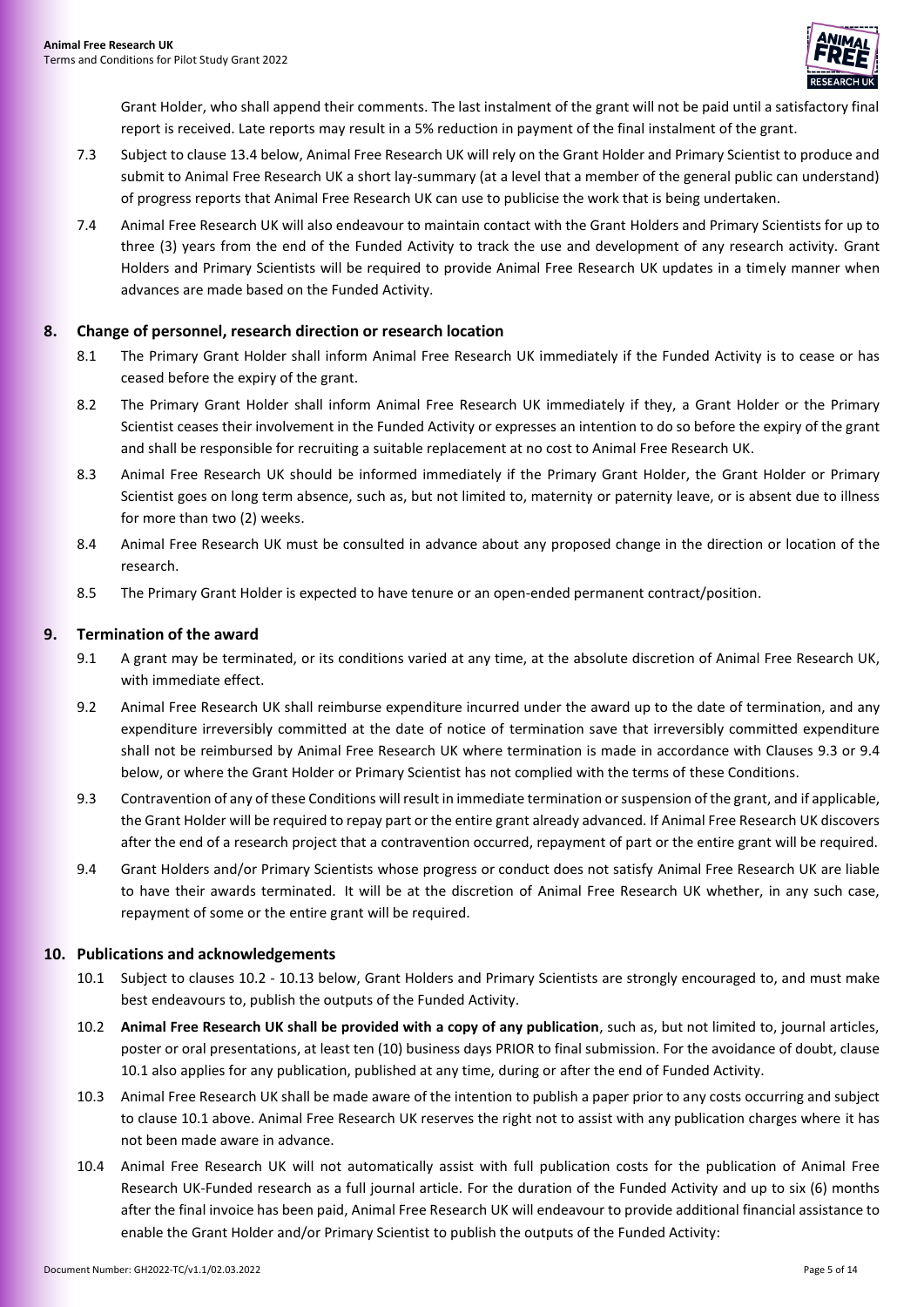

- (a) where the Grant Holder's institute does not already fully cover the costs of publication, especially for open-access journals, Animal Free Research UK will provide additional support of up to fifty percent (50%) of the Article Processing Cost/Fee to enable the Grant Holder and/or Primary Scientist to publish the results of Funded Activity.
- (b) if additional publication costs are incurred after the final grant payment has been made, the institute must invoice Animal Free Research UK within thirty (30) days of such costs being made and payment will be made by way of reimbursement.
- <span id="page-5-3"></span>10.5 All oral and written presentations, theses and other publications arising from a Funded Activity must include acknowledgement of this support, by including the Grant Reference Number and the following phrase, in full:

**"[insert name] was funded by Animal Free Research UK (Grant number: [Grant Reference Number])."** and where space permits, the following additional phrase should be included: **"Animal Free Research UK funds pioneering animal free research that saves humans and animals and is forging a future where animals are replaced with modern, human relevant techniques."** and where possible include a copy of Animal Free Research UK's logo (clause [10.13](#page-5-1) below). The Grant Reference Number will be found on the acceptance documentation, or by contacting Animal Free Research UK, and should also be quoted in all materials where possible. A reprint or copy of the final presentation and/or article must be sent to Animal Free Research UK within two (2) months of publication.

- <span id="page-5-2"></span>10.6 For the duration of Funded Activity, if the Primary Scientist provides support and/or assistance towards work that involves/involved experiments on animals, or cells or tissues from animals and subsequently whose name appears on any publication of such work, the Primary Scientist must ensure that the following statement appears in the publication, in full: "[Insert Name] is funded by the Animal Free Research UK and did not participate in experiments involving animals, animal tissue, cells or cell lines." A reprint or copy of the final presentation and/or article shall be sent to Animal Free Research UK within two (2) months of publication.
- <span id="page-5-4"></span>10.7 Where a publication arises that includes data obtained from both a Funded Activity and a non-Funded Activity and where the non-Funded Activity involved the use of experiments on animals, or cells or tissues from animals, or used animalderived biomaterials, then the following statement must appear in the publication, in full:

**"Animal Free Research UK does not support or fund any experiments involving animals, animal tissue, animal cells or cell lines, or animal derived biomaterials.**

- 10.8 A reprint or copy of the final presentation and/or article must be sent to Animal Free Research UK within two (2) months of publication.
- 10.9 For the avoidance of doubt, Clauses [10.2,](#page-4-5) [10.6](#page-5-2) and other relevant clauses would still apply for such publications.
- 10.10 Where a publication arises that includes data obtained from both a Funded Activity and a non-Funded Activity, Clause [10.3](#page-4-7) will not apply and Animal Free Research UK will not assist with any publication costs.
- 10.11 In all publications and presentations of the Funded Activity, Grant Holders and Primary Scientists are required to explain the implications for replacing animal experiments. Additionally, when selecting keywords and indexing terms, e.g. MeSH terms, for a publication, recognised terms such as "Replacement" or "Animal alternatives" or "non-animal model" or "3Rs" should be used.
- 10.12 Subject to claus[e 7.1 above,](#page-3-1) the Grant Holder and Primary Scientist shall produce and submit to Animal Free Research UK a short lay-summary (at a level that a member of the general public can understand) of reports that Animal Free Research UK can use to publicise the work that is being undertaken. Any such published summary would be used externally; therefore, the Grant Holder and/or Primary Scientist shall not include any material or information that could be deemed confidential.
- <span id="page-5-1"></span>10.13 Animal Free Research UK's logo shall, where possible, be used on all materials used in the dissemination of findings from all Funded Activities and in compliance with any brand guidance provided by Animal Free Research UK to the Grant Holder or Institute from time to time. Additionally, the Grant Reference Number for the Funded Activity, should also be quoted in all materials where possible.
- 10.14 Failure to adhere to the conditions in Section [10,](#page-4-2) and especially clause[s 10.5,](#page-5-3) [10.6](#page-5-2) and [10.7,](#page-5-4) may result in any remaining funding being withdrawn or negatively impacting any future applications from the Grant Holder.

#### <span id="page-5-5"></span><span id="page-5-0"></span>**11. Intellectual Property**

11.1 Any Foreground Intellectual Property shall be the property of the Grant Holder, which hereby grants to Animal Free Research UK a perpetual, royalty-free, non-exclusive licence to use the Foreground Intellectual Property for its own non-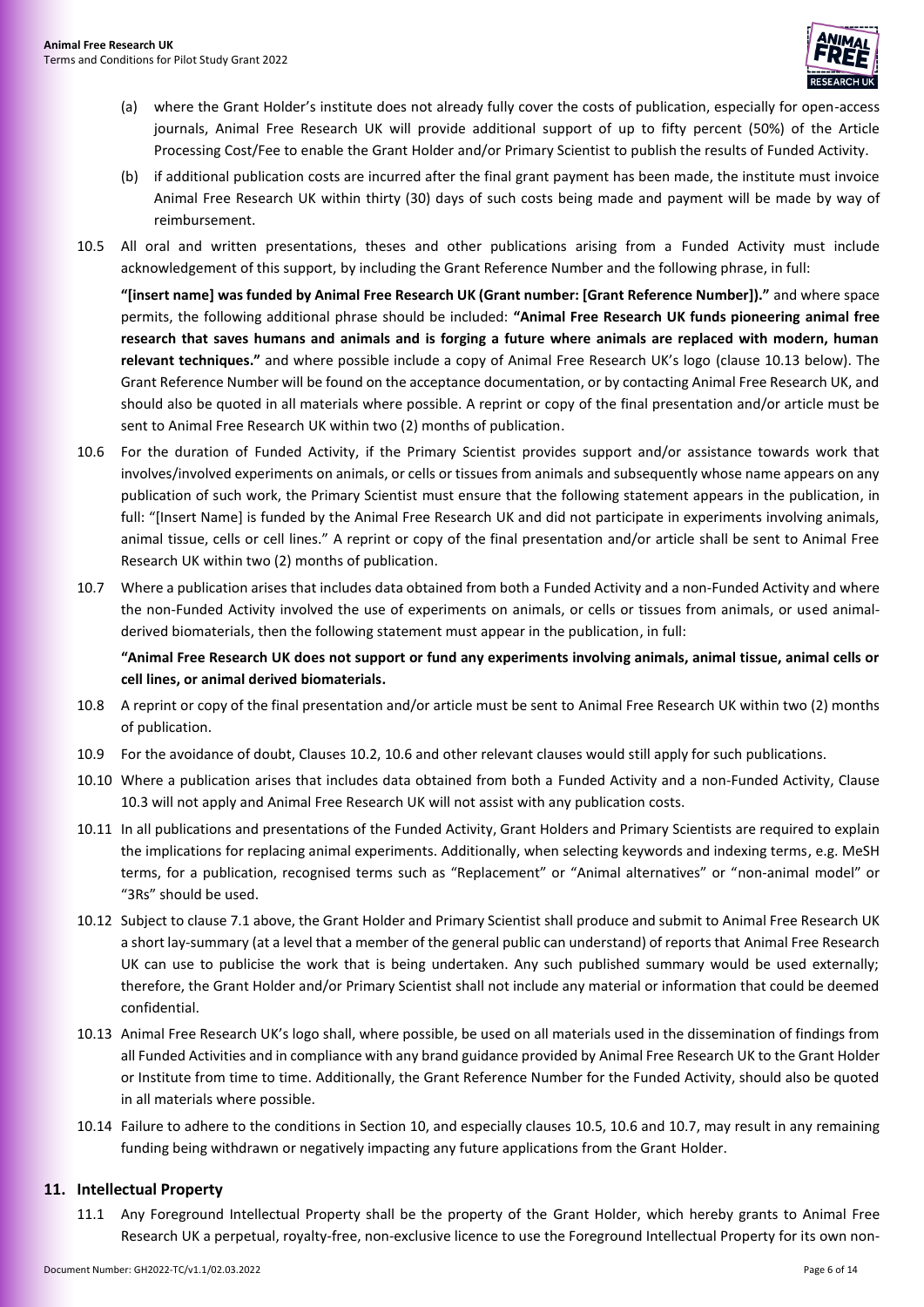

commercial promotional and/or educational purposes. Such use is subject to the Grant Holder providing Animal Free Research UK with written notice that the research is subject to confidentiality in accordance with the Patents Act 1977, such patent filing or publication not to be unreasonably delayed by the Grant Holder.

- 11.2 No rights in any Background Intellectual Property will transfer as a result of the Funded Activity. Animal Free Research UK will be entitled to a royalty-free non-exclusive license of such Background Intellectual Property as required to enable it to exercise its rights set out in clause [11.1.](#page-5-5) Any other use shall be subject to agreement of fair and reasonable commercial terms between the Parties.
- 11.3 Animal Free Research UK requires, as appropriate, the Grant Holder or its technology transfer company, to develop and implement strategies and procedures for the identification, protection, management and exploitation of all Foreground Intellectual Property.
- 11.4 The Grant Holder shall notify promptly Animal Free Research UK when Foreground Intellectual Property that may be of medical or commercial value is created and shall ensure that such Foreground Intellectual Property is protected at the Grant Holder's expense, and not published or otherwise publicly disclosed prior to protection (whilst at the same time ensuring that potential delays in publication are minimised).
- 11.5 The Grant Holder shall permit Animal Free Research UK to have reasonable access to its personnel, facilities and information utilised in, or created or acquired pursuant to a Funded Activity, or to the exploitation of Foreground Intellectual Property under this clause [11.](#page-5-0)
- 11.6 Animal Free Research UK requires the Grant Holder to ensure and/or procure that all persons working on or involved with a Funded Activity (including but not limited to employees, students, visiting fellows and sub-contractors) are employed, engaged or retained on terms that vest in the Grant Holder all Foreground Intellectual Property, and that such persons waive any moral rights or equivalent rights in the Foreground Intellectual Property throughout the world.
- <span id="page-6-0"></span>11.7 As a charity, Animal Free Research UK is under an obligation to ensure that the useful results of research funded by Animal Free Research UK are applied for the public good. Where Foreground Intellectual Property arises from the Funded Activity, Animal Free Research UK requires the Grant Holder to consider whether the protection, management and exploitation of such Foreground Intellectual Property is an appropriate means of achieving the public good in consultation with Animal Free Research UK.
- 11.8 If the Grant Holder considers that exploitation of the Foreground Intellectual Property is an appropriate means of achieving the public good in accordance with clause [11.7,](#page-6-0) the Grant Holder must seek the prior written consent of Animal Free Research UK, (such consent not to be unreasonably withheld) before it makes any commercial use of, or grants to any third party any exploitation rights, over such Foreground Intellectual Property. Exploitation includes use for any commercial purpose or any licence, sale, assignment, materials transfer, or any other transfer of rights. As a condition for granting consent, Animal Free Research UK will require the Grant Holder to share with Animal Free Research UK the benefit of commercialisation of such Foreground Intellectual Property, either:
	- (a) as set out in claus[e 12;](#page-7-0) or
	- (b) by requiring the Grant Holder to enter into an agreement with an Animal Free Research UK Technology Transfer Company on substantively the same terms as clause [12.](#page-7-0)
- <span id="page-6-1"></span>11.9 Should the Grant Holder decide not to proceed with protection and commercialisation of any Foreground Intellectual Property then it shall inform Animal Free Research UK and, subject to any relevant third party rights and consents, Animal Free Research UK shall have the right, but not the duty, to protect and exploit such Foreground Intellectual Property. For the avoidance of doubt, the Grant Holder will keep confidential the Foreground Intellectual Property to the extent necessary in order that any required protection of such Foreground Intellectual Property is not jeopardised notwithstanding its decision not to proceed with such protection and commercialisation. Animal Free Research UK shall confirm to the Grant Holder within a reasonable period whether it wishes to take on the protection and commercialisation of such Foreground Intellectual Property.
- <span id="page-6-2"></span>11.10 If the Grant Holder does not protect, manage or exploit any Foreground Intellectual Property to the reasonable satisfaction of Animal Free Research UK, then Animal Free Research UK shall have the right, but not the duty, to protect, manage and exploit such Foreground Intellectual Property. Such right shall only be exercised three (3) months after Animal Free Research UK has given the Grant Holder notice in writing that it is failing to protect, manage and exploit the Foreground Intellectual Property to Animal Free Research UK's satisfaction. However, Animal Free Research UK may exercise such right sooner where it reasonably considers that the opportunity to protect, manage or exploit such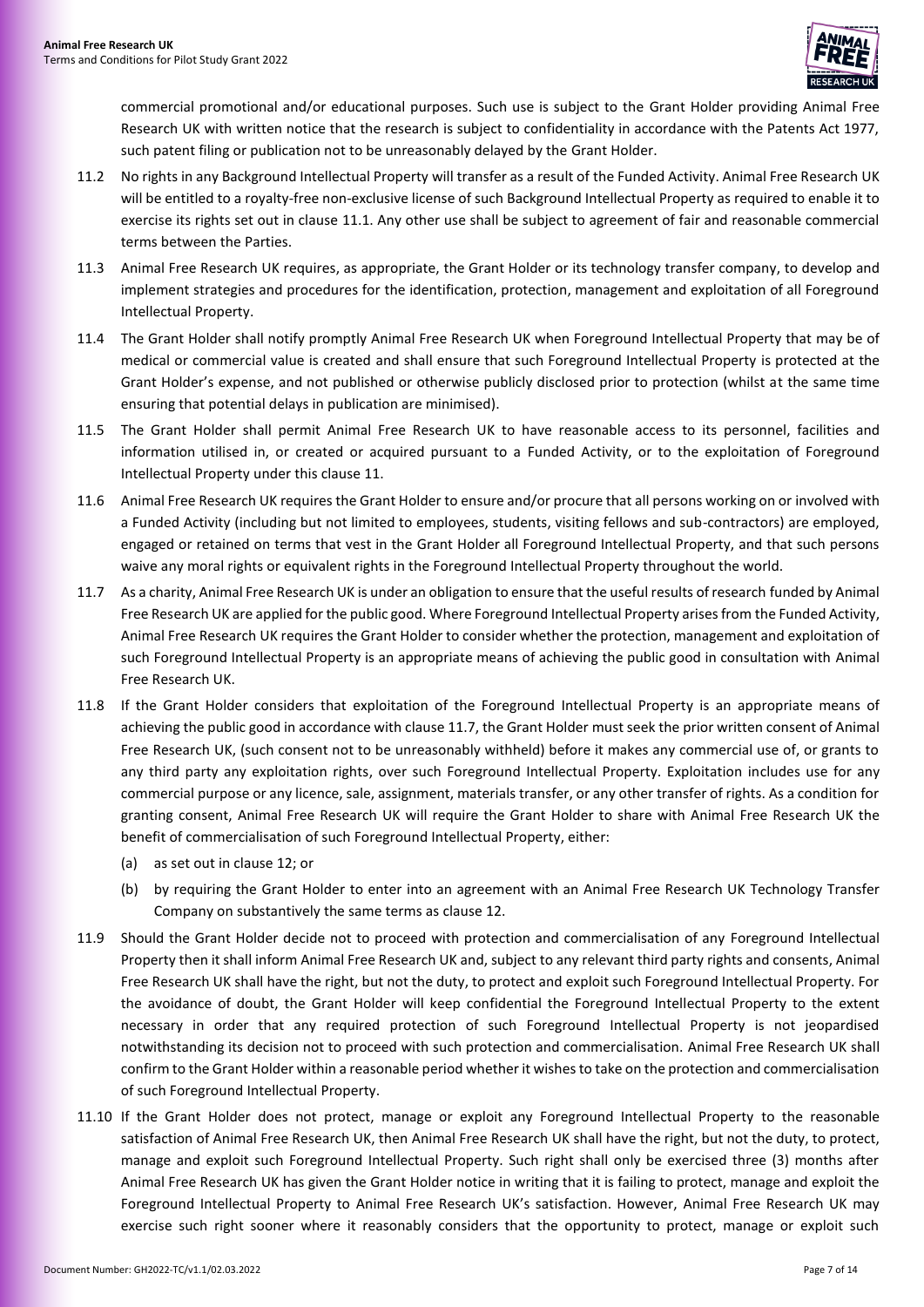

Foreground Intellectual Property in order to further its charitable aims could be lost if more immediate action is not taken. The Grant Holder agrees to do, and will ensure that its employees, students and any third party acting on its behalf do, all acts required to assist Animal Free Research UK in such protection and exploitation, promptly and fully.

- 11.11 Where Animal Free Research UK acquires Foreground Intellectual Property under clause [11.9](#page-6-1) or [11.10](#page-6-2) Animal Free Research UK shall have the rights granted to the Grant Holder under Claus[e 12.1](#page-7-1) below, and the Grant Holder shall have the rights granted to Animal Free Research UK under Clause [12.1](#page-7-1) below, in relation to all revenue generated by such Foreground Intellectual Property.
- 11.12 Thirty (30) days after the last day of each year of the Agreement or as reasonably requested by Animal Free Research UK, the Grant Holder shall provide a statement to be delivered to Animal Free Research UK which shall give details of the Foreground Intellectual Property generated that year, together with any commercialisation of the Foreground Intellectual Property and any fees generated from the commercialised Foreground Intellectual Property in accordance with clause 12.
- 11.13 Any monies payable to Animal Free Research UK pursuant to clause [12](#page-7-0) shall be paid within fourteen (14) days of delivery to Animal Free Research UK of such statement. Animal Free Research UK may require any of the statements and information referred to in this clause [11](#page-5-0) to be audited by its auditors so as to verify their accuracy and the Grant Holder will allow Animal Free Research UK or its representatives access to the relevant books, records and accounts during normal working hours, upon seven (7) days' notice by Animal Free Research UK, for the purpose of conducting an inspection and to confirm the accuracy of the written statements.
- 11.14 If Animal Free Research UK's auditors conclude that the amount paid to Animal Free Research UK by the Grant Holder under clause [12](#page-7-0) was less than it should have been, the Grant Holder agrees to pay the amount of such shortfall to Animal Free Research UK within fourteen (14) days of receipt by the Grant Holder of a notice to that effect from Animal Free Research UK and signed by its auditors. Animal Free Research UK agrees to pay the costs of its auditors unless their investigation reveals an underpayment of at least two per cent (2%) of the amount that should have been paid from the Grant Holder to Animal Free Research UK, in which event the reasonable costs of such audit shall be borne by the Grant Holder directly.
- 11.15 All sums accrued under this claus[e 11](#page-5-0) and claus[e 12](#page-7-0) shall remain due and owing notwithstanding the termination or expiry of the grant period or following completion of the Funded Activities .

#### <span id="page-7-1"></span><span id="page-7-0"></span>**12. Revenue sharing**

- <span id="page-7-3"></span><span id="page-7-2"></span>12.1 Animal Free Research UK shall be entitled to a share of any and all revenue arising from the exploitation of any Foreground Intellectual Property arising from Animal Free Research UK grant in accordance with standard arrangements established by the Association of Medical Research Charities ("AMRC") in Appendix 7 of "An Essential Partnership" Principles & Guidelines for Working with Industry as published by the AMRC in December 2007 as illustrated below:
	- (a) where Animal Free Research UK is the sole funder of the research leading to the Foreground Intellectual Property, the Grant Holder shall share with Animal Free Research UK any revenue generated from exploitation of such Foreground Intellectual Property according to the following formula:
		- (1) From gross income received the Grant Holder, or its technology transfer company if relevant, may:
			- 1. deduct and reimburse as appropriate any costs reasonably incurred by the Grant Holder, exclusively attributable to the exploitation of the Foreground Intellectual Property, including patent fees and reasonable professional costs ("Direct Costs");
			- 2. deduct and reimburse to Animal Free Research UK as appropriate either the amount paid to the Grant Holder under clause [12.1\(a\)\(1\)1](#page-7-2) above, or the full amount of any funding paid by Animal Free Research UK to the Grant Holder, whichever is the greater; and
			- 3. distribute remaining net income received in the following revenue shares (determined by reference to cumulative income) as follows:

| <b>Cumulative Net Income</b> | <b>Grant Holder</b>       | <b>Animal Free Research UK</b> |
|------------------------------|---------------------------|--------------------------------|
| $E0 - E100,000$              | 65% (sixty-five per cent) | 35% (thirty-five per cent)     |
| £100.001+                    | 60% (sixty per cent)      | 40% (forty per cent)           |

<span id="page-7-4"></span>(b) where Animal Free Research UK is not the sole funder of the research leading to the Foreground Intellectual Property, or where a third party has provided research materials or other form of non-financial contribution to the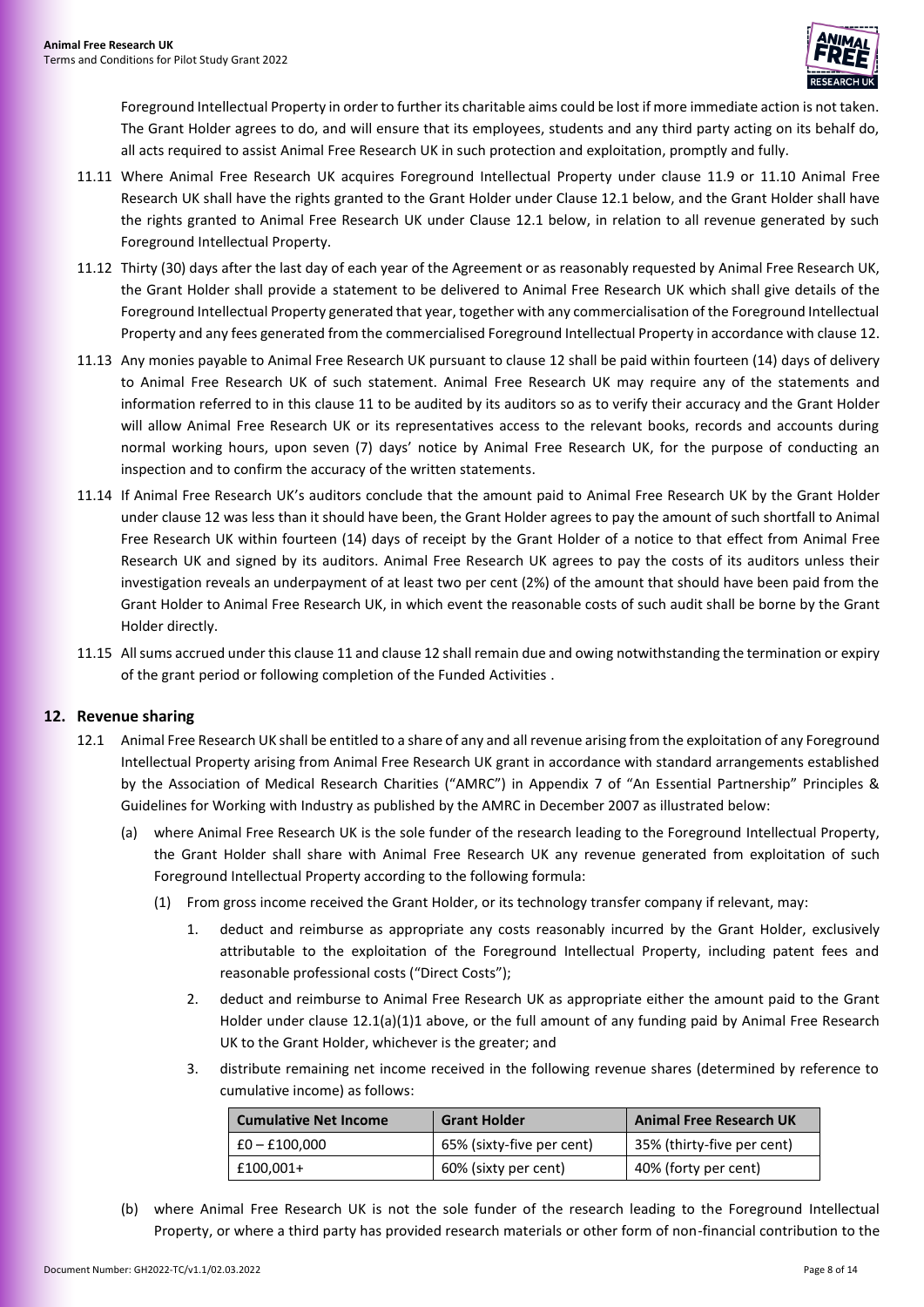

research which led to the creation of the Foreground Intellectual Property, then Animal Free Research UK's share of any income arising from exploitation of such Foreground Intellectual Property shall be pro-rata calculated to take into account:

- (1) first the inventive contribution of each inventor to the invention;
- (2) then, the relative contribution of the Grant Holder, Animal Free Research UK and other third party funders or contributors to each inventor as relevant;
- (3) then the above formula in clause [12.1\(a\)](#page-7-3) shall be applied to Animal Free Research UK's portion of gross income attributed to Animal Free Research UK's contribution pursuant to this clause.
- (c) the revenue sharing terms in clause [12.1\(a\)](#page-7-3) and [12.1\(b\)](#page-7-4) above shall apply only to cash income generated from the exploitation of Foreground Intellectual Property.
- <span id="page-8-0"></span>(d) where commercialisation leads to an equity deal the Grant Holder shall share the benefits of equity with Animal Free Research UK upon realisation of the equity asset by the Grant Holder (or its technology transfer company if relevant). The share to Animal Free Research UK shall be agreed on a case by case basis taking into account revenue sharing terms in clause [12.1\(a\)](#page-7-3) and [12.1\(b\)](#page-7-4) above and shall be calculated by the Grant Holder strictly in relation to the notional value of the Foreground Intellectual Property which arose under Animal Free Research UK's funding in proportion to the overall value of all other contributions to and/or assets of the company.
- (e) notwithstanding claus[e 12.1\(d\)](#page-8-0) above and, for the avoidance of doubt, Animal Free Research UK shall not share in any equity received by the Grant Holder (or its technology transfer company if relevant) which does not relate directly to the Foreground Intellectual Property.
- (f) for the avoidance of doubt, the Grant Holder shall be responsible for rewarding the inventors of the Foreground Intellectual Property who are its staff or students from its revenue share in accordance with its own policies and codes of practice.
- 12.2 Example Revenue Sharing Calculations
	- (a) Animal Free Research UK is sole funder of the research leading to the Foreground Intellectual Property

All inventors funded by Animal Free Research UK.

| Gross Income                                     | £50,000 |
|--------------------------------------------------|---------|
| <b>Direct Costs</b>                              | £10,000 |
| Net Income                                       | £40,000 |
| Grant Holder's share (65% of £40,000)            | £26,000 |
| Animal Free Research UK's share (35% of £40,000) | £14,000 |

- (b) Animal Free Research UK is not sole funder of the research leading to the Foreground Intellectual Property
	- (1) Inventor details

Four inventors contributed to the Foreground Intellectual Property for which a patent application was filed. The inventors assessed their contribution and agreed that each contributed equally to the invention. Each inventor's contribution is therefore 25%.

Inventor A was funded by Animal Free Research UK

Inventor B was funded by Organisation B

Inventors C and D were funded by Organisation C

Each funder to receive a share of remaining net income from commercialisation of the Foreground Intellectual Property calculated pro rata on inventive contribution of each inventor to the invention. The portions of remaining net income from which each funder will receive a share are as follows:

Animal Free Research UK from 25% of remaining net income

Organisation B from 25% of remaining net income

Organisation C from 50% of remaining net income

(2) Distribution to Animal Free Research UK and Organisations B and C

| Gross Income | £50,000 |  |
|--------------|---------|--|
|              |         |  |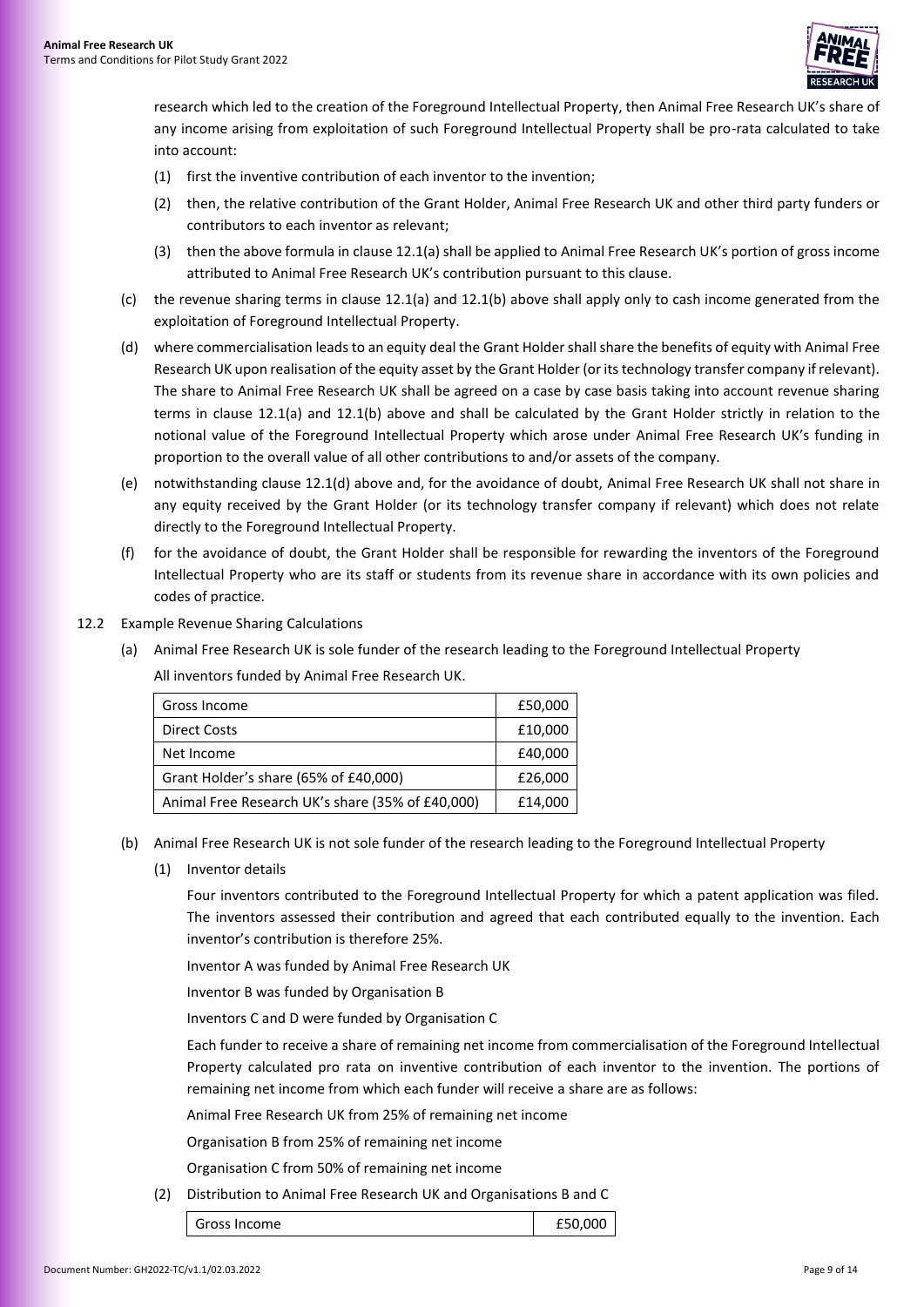

| <b>Direct Costs</b>                               | £10,000 |
|---------------------------------------------------|---------|
| Net Income                                        | £40,000 |
|                                                   |         |
| <b>Distribution to Animal Free Research UK</b>    |         |
| 25% share attributable to Animal Free Research UK | £10,000 |
| Grant Holder's share (65% of £10,000)             | £6,500  |
| Animal Free Research UK's share (35% of £10,000)  | £3,500  |
|                                                   |         |
| <b>Distribution to Organisation B</b>             |         |
| 25% share attributable to Organisation B          | £10,000 |
| Grant Holder's share (65% of £10,000)             | £6,500  |
| Organisation B's share (35% of £10,000)           | £3,500  |
|                                                   |         |
| <b>Distribution to Organisation C</b>             |         |
| 50% share attributable to Organisation C          | £20,000 |
| Grant Holder's share (65% of £20,000)             | £13,000 |
| Organisation C's share (35% of £20,000)           | £7,000  |

# <span id="page-9-0"></span>**13. Publicity and data protection**

# **Publicity**

- 13.1 Animal Free Research UK is a charity and relies on voluntary contributions. This involves a continuing programme of publicity, education and fund-raising, and Grant Holders and Primary Scientists will be asked for their support and consent at minimum to the following: participating in a photo call; receiving a visit from an Animal Free Research UK representative or a major sponsor; and giving a presentation at Animal Free Research UK's annual conference.
- 13.2 On acceptance of an Animal Free Research UK grant, Grant Holders and Primary Scientists will be required to provide relevant personal information for the purposes of Animal Free Research UK's media activities. Such information will be used in order for Animal Free Research UK to promote the Funded Activity to the public and in all its social and media activities. A data release form will be provided to the Grant Holders and Primary Scientists separate from this agreement.
- 13.3 Grant Holders and/or the Primary Scientist shall provide Animal Free Research UK a at least six colour images depicting aspects of the research funded on a royalty free use basis. These shall be provided in electronic format as high quality image files i.e. of at least 300 dpi. Animal Free Research UK shall be entitled to use the images in perpetuity for fundraising, educational and publicity purposes and the images provided should not contain any confidential information or data that cannot be made public. Any citation information should be provided with the images in order to correctly credit the image. If no such information is provided the assumption is that Animal Free Research UK is free display the images without citation or attribution.
- 13.4 As part of the reports sent to Animal Free Research UK, the Grant Holder and Primary Scientist are also required to prepare a short lay summary of the research activities to date for its use in Animal Free Research UK publications. This summary article will be used by Animal Free Research UK for its public fundraising, educational and publicity purposes, and therefore should not contain any information or data that should be kept confidential or that you would not want made public.
- 13.5 The Animal Free Research UK logo shall, where possible, be used on all materials used in the dissemination of findings from Animal Free Research UK-Funded Activities or for the promotion of Animal Free Research UK-Funded Activities, and in compliance with any brand guidance provided by Animal Free Research UK to the Grant Holder or Institute from time to time.

#### <span id="page-9-1"></span>**Data protection**

13.6 In these clauses [13.6](#page-9-1) to [13.12](#page-11-2) and Appendi[x A2,](#page-12-1) the following definitions shall apply:

Controller, Processor, Data Subject, Personal Data, Personal Data Breach, processing and appropriate technical and organisational measures: as defined in the Data Protection Legislation.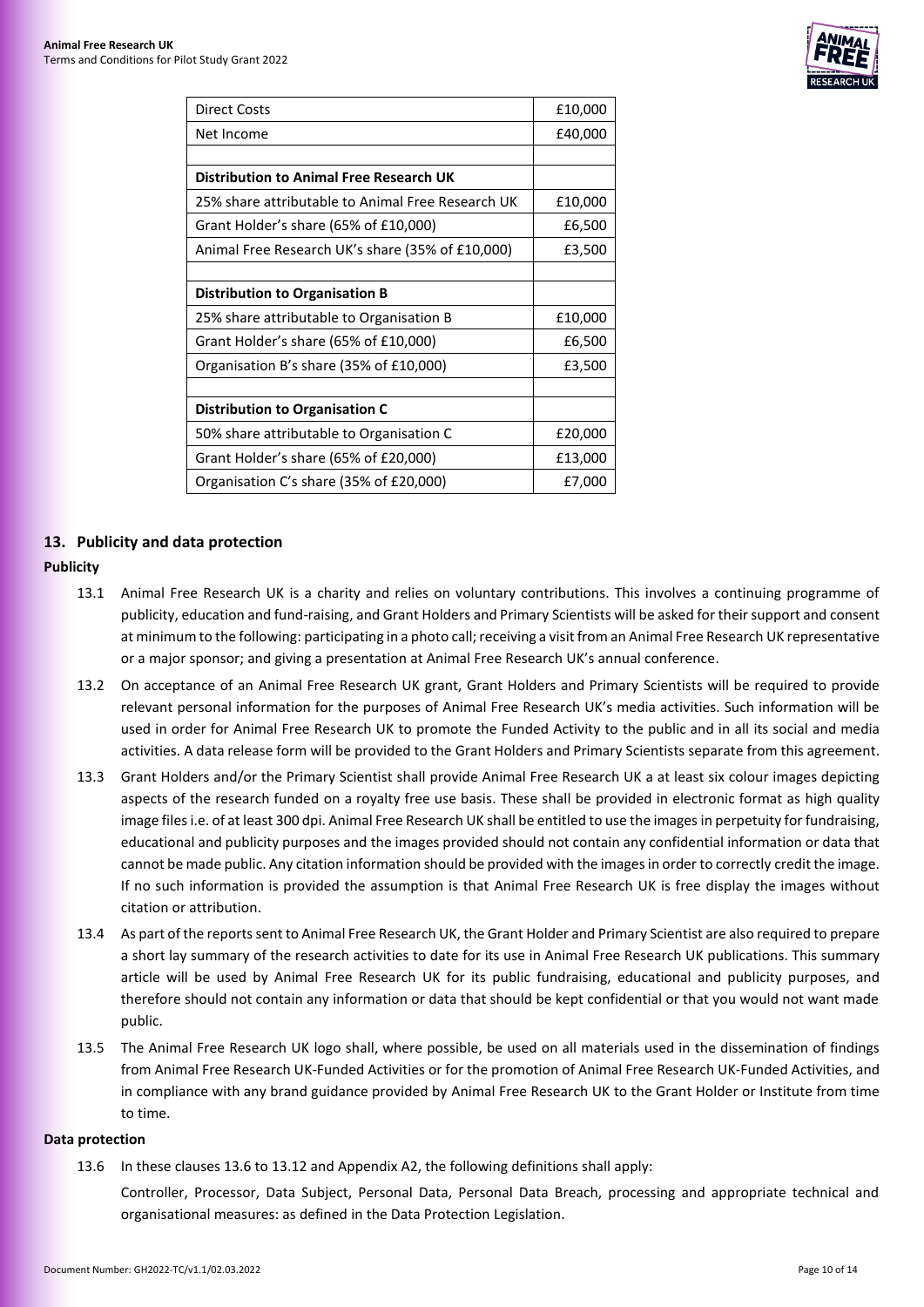

Data Protection Legislation: the UK Data Protection Legislation and any other European Union legislation relating to personal data and all other legislation and regulatory requirements in force from time to time which apply to a party relating to the use of Personal Data (including, without limitation, the privacy of electronic communications) and the guidance and codes of practice issued by the relevant data protection or supervisory authority and applicable to a party.

UK Data Protection Legislation: all applicable data protection and privacy legislation in force from time to time in the UK including the General Data Protection Regulation ((EU) 2016/679); the Data Protection Act 2018; the Privacy and Electronic Communications Directive 2002/58/EC (as updated by Directive 2009/136/EC) and the Privacy and Electronic Communications Regulations 2003 (SI 2003/2426) as amended.

- <span id="page-10-0"></span>13.7 Animal Free Research UK will comply with all applicable requirements of the Data Protection Legislation. This clause is in addition to, and does not relieve, remove or replace, a party's obligations or rights under the Data Protection Legislation.
- 13.8 For the purposes of the Data Protection Legislation, the Grant Holder or the Primary Scientist shall be the Controller and Animal Free Research UK is the Processor. Appendix [A2](#page-12-1) sets out the scope, nature and purpose of processing by Animal Free Research UK, the duration of the processing and the types of Personal Data and categories of Data Subject.
- 13.9 Without prejudice to the generality of Clause [13.7,](#page-10-0) the Grant Holder and/or the Primary Scientist will ensure that it has all necessary appropriate consents and notices in place to enable lawful transfer of the Personal Data to the Animal Free Research UK for the duration and purposes of these terms and conditions.
- 13.10 Without prejudice to the generality of Clause [13.7,](#page-10-0) Animal Free Research UK shall, in relation to any Personal Data processed in connection any party's obligations under these Conditions:
	- (a) process that Personal Data only on the documented written instructions of the Grant Holder and/or Primary Scientist which are set out in Appendi[x A2](#page-12-1) unless Animal Free Research UK is required by Applicable Laws to otherwise process that Personal Data. Where Animal Free Research UK is relying on Applicable Laws as the basis for processing Personal Data, Animal Free Research UK shall promptly notify the Grant Holders and/or Primary Scientists of this before performing the processing required by the Applicable Laws unless those Applicable Laws prohibit the Provider from so notifying the Grant Holders and/or Primary Scientists;
	- (b) ensure that it has in place appropriate technical and organisational measures, reviewed and approved by the Grant Holders and/or Primary Scientists, to protect against unauthorised or unlawful processing of Personal Data and against accidental loss or destruction of, or damage to, Personal Data, appropriate to the harm that might result from the unauthorised or unlawful processing or accidental loss, destruction or damage and the nature of the data to be protected, having regard to the state of technological development and the cost of implementing any measures (those measures may include, where appropriate, pseudonymising and encrypting Personal Data, ensuring confidentiality, integrity, availability and resilience of its systems and services, ensuring that availability of and access to Personal Data can be restored in a timely manner after an incident, and regularly assessing and evaluating the effectiveness of the technical and organisational measures adopted by it);
	- (c) ensure that all personnel who have access to and/or process Personal Data are obliged to keep the Personal Data confidential; and
	- (d) not transfer any Personal Data outside of the European Economic Area unless the prior written consent of the Grant Holders and/or Primary Scientists has been obtained and the following conditions are fulfilled:
		- (1) the Grant Holders and/or Primary Scientists or Animal Free Research UK has provided appropriate safeguards in relation to the transfer;
		- (2) the data subject has enforceable rights and effective legal remedies;
		- (3) Animal Free Research UK complies with its obligations under the Data Protection Legislation by providing an adequate level of protection to any Personal Data that is transferred; and
		- (4) Animal Free Research UK complies with reasonable instructions notified to it in advance by the Grant Holders and Primary Scientists with respect to the processing of the Personal Data;
		- (5) assist Grant Holders and/or Primary Scientists, at the Grant Holders and/or Primary Scientists cost, in responding to any request from a Data Subject and in ensuring compliance with its obligations under the Data Protection Legislation with respect to security, breach notifications, impact assessments and consultations with supervisory authorities or regulators;
		- (6) notify the Grant Holders and/or Primary Scientists without undue delay on becoming aware of a Personal Data Breach;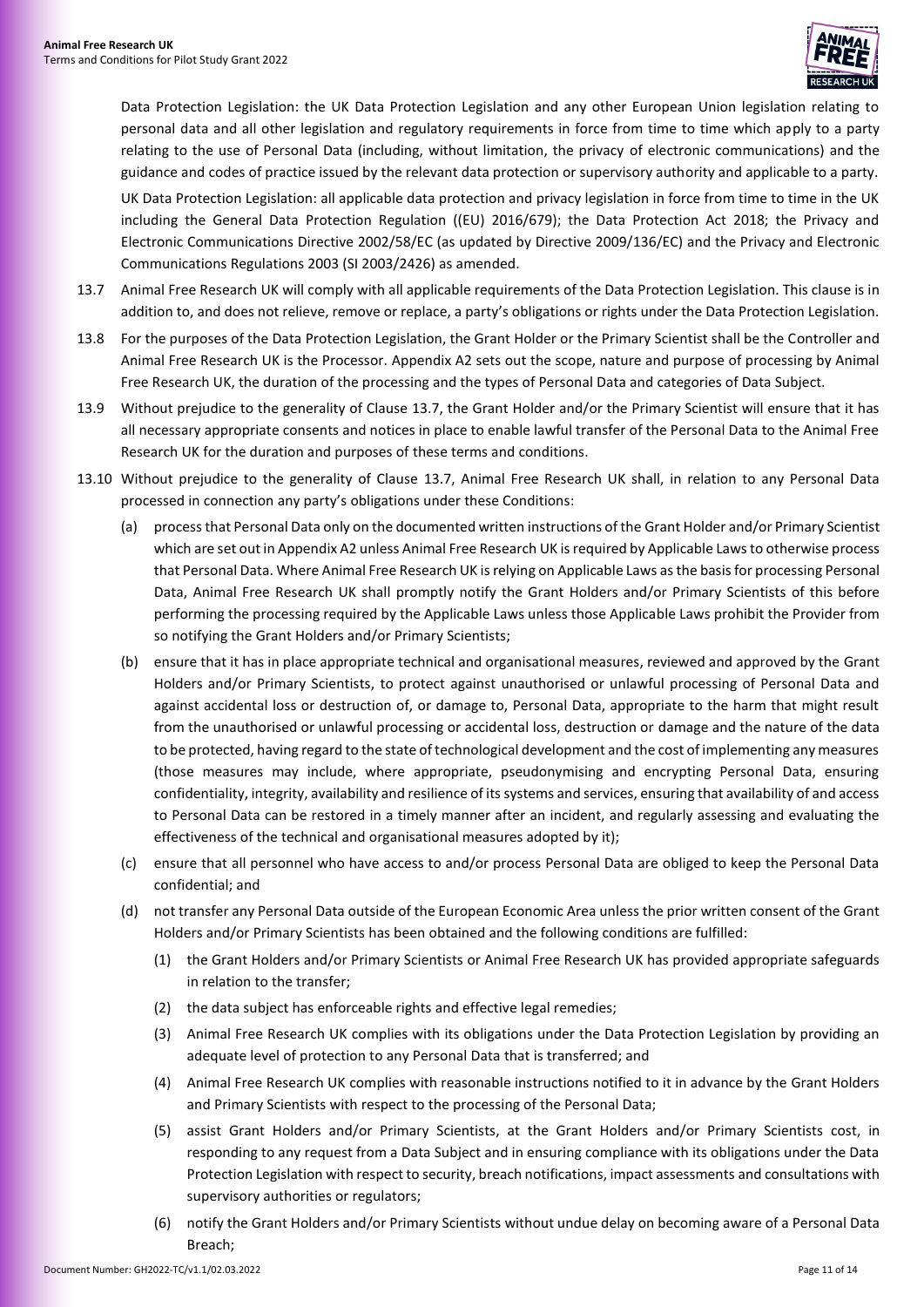

- (7) at the written direction of the Grant Holders and/or Primary Scientists delete or return Personal Data and copies thereof to the Grant Holders and/or Primary Scientists on termination of the agreement unless required by Applicable Law to store the Personal Data; and
- (8) maintain complete and accurate records and information to demonstrate its compliance with this clause[s 13.6](#page-9-1) t[o 13.12.](#page-11-2)
- 13.11 Grant Holders and Primary Scientists do not consent to Animal Free Research UK appointing any third-party processor of Personal Data under this agreement.
- <span id="page-11-2"></span>13.12 Any party may, at any time on not less than 30 days' notice, revise this clauses [13.6](#page-9-1) to [13.12](#page-11-2) by replacing it with any applicable controller to processor standard clauses or similar terms forming part of an applicable certification scheme (which shall apply when replaced by attachment to these terms and conditions).

#### <span id="page-11-0"></span>**14. Conference Attendance**

- 14.1 Grant Holders and Primary Scientists are actively encouraged to attend and present at symposia or conferences to disseminate the results and/or outputs of the Funded Activity. It is the responsibility of the Grant Holders to select the most appropriate conference/meeting to attend.
- 14.2 Grant Holders and Primary Scientists shall attend any Scientific Conference hosted or run by Animal Free Research UK during the period of the Funded Activity. To facilitate attendance, reasonable travel costs to/from the Conference will be covered by Animal Free Research UK. This is in addition to other conference attendance (below) and is in addition to funds requested as part of the Funded Activity.
- 14.3 Pursuant to claus[e 10](#page-4-2) of these conditions, Animal Free Research UK shall receive a copy of any poster or oral presentation for conferences prior to submission for conference review.
- 14.4 The presenter of any oral or poster presentation shall agree that:
	- (a) relevant clauses in Section [10](#page-4-2) will be adhered to;
	- (b) oral presentations will include a verbal explanation of how the research relates to the replacement of animal experiments and must acknowledge the support of Animal Free Research UK;
	- (c) an opening or closing set of slides used during a presentation, e.g. PowerPoint, will acknowledge the support of Animal Free Research UK by the inclusion of the charity's default information;
	- (d) poster presentations will include a statement clearly explaining how the research relates to the replacement of animal experiments and will acknowledge the support of Animal Free Research UK and include Animal Free Research UK's logo. High-resolution copies of Animal Free Research UK logo will be provided.
- 14.5 A copy of the submitted abstract, together with a lay summary of the work to be presented must be sent to Animal Free Research UK at least seven (7) days before the conference. Additionally, a copy of all published presentations and/or poster or other publications must be sent to Animal Free Research UK within seven (7) days of the attendance of such meeting/conference.
- 14.6 The Grant Holder or Primary Scientist shall submit a short lay summary report of the proceedings of the meeting or symposium attended within seven (7) days following attendance at the meeting or symposium. This is to enable Animal Free Research UK to publicise the outputs of the Funded Activity.
- 14.7 Any meeting attendance expenses will be paid by way of reimbursement within thirty (30) days following receipt of invoices or other sufficient proof of expenditure, such invoices to be submitted to Animal Free Research UK within thirty (30) days of the expenditure being incurred. Late invoices submitted may be subject to a 5% reduction in Animal Free Research UK's reimbursement.

For further information or enquiries, please contact Animal Free Research UK. Contact details are listed after the appendices.

# **Appendices**

<span id="page-11-1"></span>Appendix [A1](#page-12-0) contains additional regulations applying specifically to Pilot Study Grants.

Appendix [A2](#page-12-1) is the Data Processing Schedule.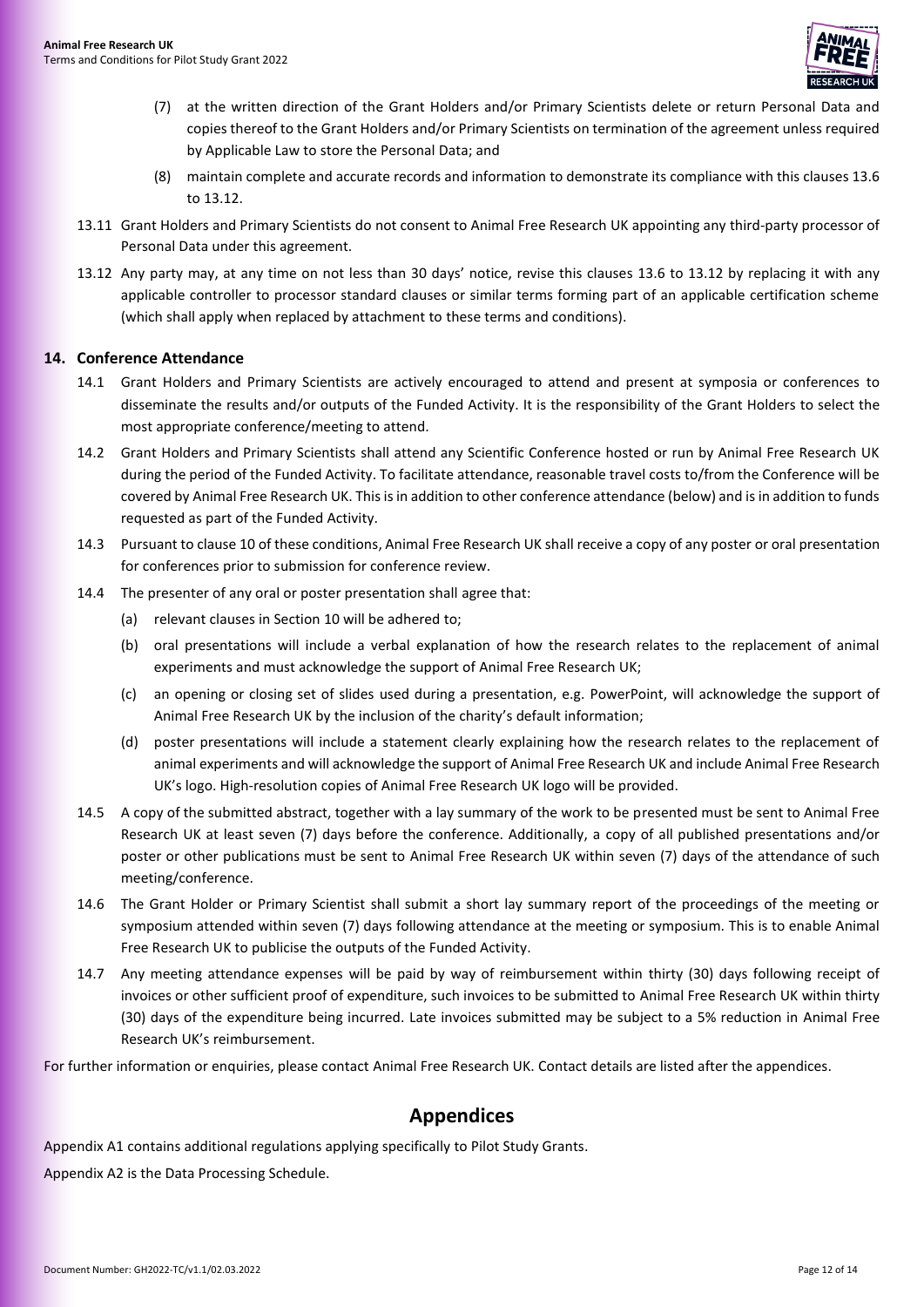

# <span id="page-12-0"></span>**A1. Regulations for Pilot Study Grants**

- i Pilot Study Grants provide short-term consumables support for small research projects or pilot studies for up to a maximum of one (1) year. The purpose of these grants is to allow scientists to explore new ideas in animal replacement research that might merit further development, and to enable the collection of sufficient data to assist in securing further support from Animal Free Research UK or other funding organisations. Primary Scientists must work full-time on the proposed project and must not engage in research that contravenes Animal Free Research UK's Policies, Regulations and Conditions of Support.
- ii Funding is provided for up to a maximum of one (1) year, to undertake a short and clearly defined research project. These grants are not be used as "top-up" funds.
- iii It is a condition of the Pilot Study Grant that the work detailed in the application is completed within the anticipated timeframe and that suitable **mid-term and final reports** are provided to Animal Free Research UK (see Section [7\)](#page-3-0).
- iv At the end of the Pilot Study Grant, the Grant Holders are eligible to reapply to Animal Free Research UK for other categories of support, although there are no guarantees that further funding from Animal Free Research UK will be awarded.
- v Awards for Pilot Study Grants are for a maximum of one (1) year only and consists of a **consumables budget** only.
	- (a) The **consumables budget** is up to a maximum of **£10,000** may be used to purchase materials, consumables, and essential small items of equipment, which must be dedicated to the research project.
	- (b) To avoid doubt, none of the budget can be used as personal support for a Primary Scientist working on this Pilot Study.

For further information, refer to Section [6.](#page-2-2)

vi The maximum award will only be given in respect of Pilot Study Grants where complete and detailed justification of such costs have been given and which align with the proposed research to be undertaken.

# <span id="page-12-1"></span>**A2. Data Processing Schedule**

#### PROCESSING, PERSONAL DATA AND DATA SUBJECTS

- i PROCESSING BY THE PROVIDER
- ii SCOPE
	- (a) The scope of data processed by Animal Free Research UK is that necessary for the performance of this grant, to administer the grant programme run by the charity. and to the extent required for legitimate interests and analysis purposes.
- iii NATURE
	- (a) Administrators and directors of the charity will utilise the information in order to make decisions regarding grant distribution, allocation, spending, communication purposes and in order to analyse the success or otherwise of the grants programs.
	- (b) Analysis and research on matters such as distribution trends will also be utilised by the charity to evaluate its success and impact.
- iv PURPOSE OF PROCESSING
	- (a) For business administration purposes to allow the organisation to maintain accurate records and contact details of grant-holders and other science stakeholders.
	- (b) To promote the charity and its activities and to appeal for further support from the general public.
	- (c) To allow the organisation to assess the impact of its activities.
	- (d) For defence against potential legal claims.
	- (e) For communication reasons.
	- (f) To disseminate results to scientific community.
- v DURATION OF THE PROCESSING
	- (a) 12 years after the end of the relevant grant.
- vi TYPES OF PERSONAL DATA